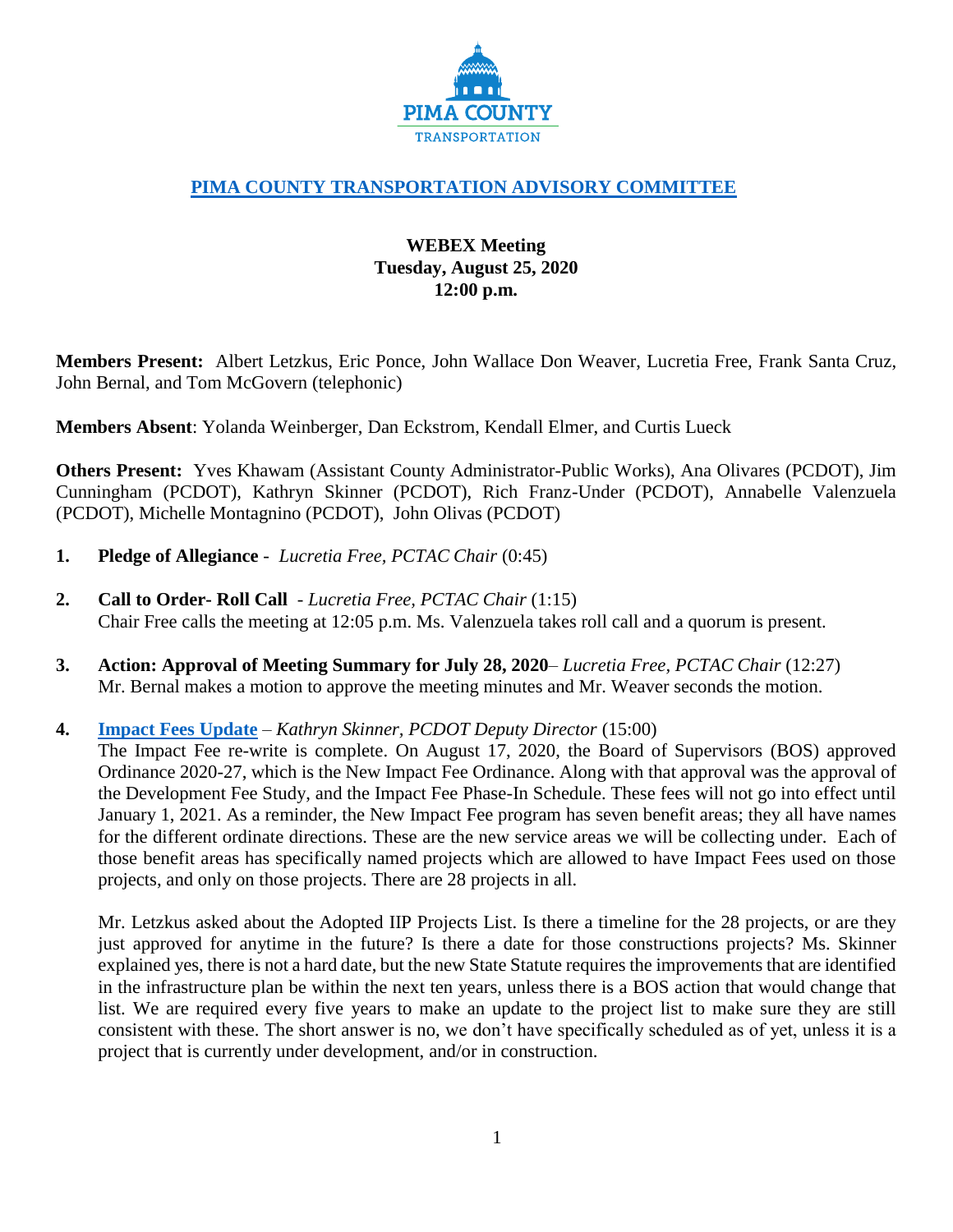

**5. [Fiscal Year 2020/2021 Road Repair Program](https://webcms.pima.gov/UserFiles/Servers/Server_6/File/Government/Transportation/TransportationAdvisoryCommittee/DocumentsTab/Aug25,2020/PTAC%2020200825%20Pavement%20Program%20Update%20v2.pdf) –** *Michelle Montagnino, PCDOT Staff* (19:30) Update to Fiscal Year (FY) 2020/2021 Roadway Pavement Preservation Program. We have been tasked with completing \$56 million of work this fiscal year. The first \$4.4 million is under contract, and we have another \$4.6 million project out to bid right now. This year, we have 127 miles of local roads that have been selected for mill and fill projects. We are currently assembling the next Job Order Contract (JOC) which are American with Disabilities Act (ADA) Improvements in Green Valley. The remaining ADA and local roadway work will be packaged to bid before the end of November. This year, 45.65 miles of Arterial and Collector roadways have been selected for the mill and fill projects. The first two projects have been awarded, which is approximately \$1.2 million of this year's budget. Borderland was the successful bidder on both the Mission Road and the Snyder Road projects. These projects were actually bids of FY 2019/2020, but shifted into 2020/2021 due to budget constraints. The engineering estimate for this project is \$4.6 million and the bid opening is scheduled for September 1, 2020. We anticipate having the project presented to the BOS for approval at the October 6, 2020 BOS meeting. The Sahuarita Road project is anticipated to be a JOC contract, and the remainder of this year's arterial and collector roadways will be packaged into several other hard bid projects advertised by the end of November 2020. The Surface Treatments will be broken down into two projects. We will utilize our Master Agreement for the Crack Fill treatments, and anticipate Crack Fill treatments will be completed this fall, and the other surface treatments will be packaged into a single hard bid, which will be completed by the end of June 2021. FY 2020/2021 Road Repair Plan is on the DOT website: [Roadway and Pavement Maintenance Page.](https://webcms.pima.gov/cms/One.aspx?portalId=169&pageId=53289)

### **6. [Fiscal Year 2021/2022 Pavement Program Criteria](https://webcms.pima.gov/UserFiles/Servers/Server_6/File/Government/Transportation/TransportationAdvisoryCommittee/DocumentsTab/Aug25,2020/Roadway%20Prioritization%20Plan%20FY%2022.pdf) –** *Rich Franz-Under, PCDOT Staff* (29:29)

It is time to start looking at FY 2022 Prioritization Plan and to start our discussion for the criteria for the FY 2022. We have a schedule where we hope by December we can obtain PCTAC approval of the criteria. Final scenarios will run in January 2021, and then we can prepare for bid packages in the spring. There are four updates that we made to StreetSaver Model since last fall. There were new areas that we got from the LiDAR scan. We got the new Pavement Condition Index (PCI) as discussed in February. We have two new changes; one of them is Functional Class Changes that Arizona Department of Transportation (ADOT) has made to our network. The Functional Class is the description of the road so arterial, collector, or local, we are familiar with those terms because that is how we are dividing up our funds. Next are Budget Changes; some are positive and some are negative. The negative being the effects of COVID. In January when we got the LiDAR set, we ended up with a less area in locals, and more in arterials and collectors than we had been tracking. It changed our percentage, which started to make a difference in the long run. The second change was when we got the data from IMS on the PCI; it was based upon the actual distresses in the field, the number of cracks and the area raveling. The weighed area average of the overall network increased.

We adjusted the StreetSaver model to account for the fact that those PCI numbers changed. Our new information is that we have some Functional Class Changes by ADOT. As a result, about 7.6 % of the road network overall moved from residential locals up into minor collectors. We started with 65% residential local and we ended up with 58% locals. This is important because we are dividing on our buckets of money between the local bucket and the arterial collector bucket. The criteria that we developed last year was a 66/34 split, which was actually based upon running our StreetSaver scenarios to find out what proportion of money did we need to get both parts of the network to a PCI of 80 by the year 2030. That proportion was close to the actual split of the roadways, meaning 65% locals and 35% for arterials and collectors.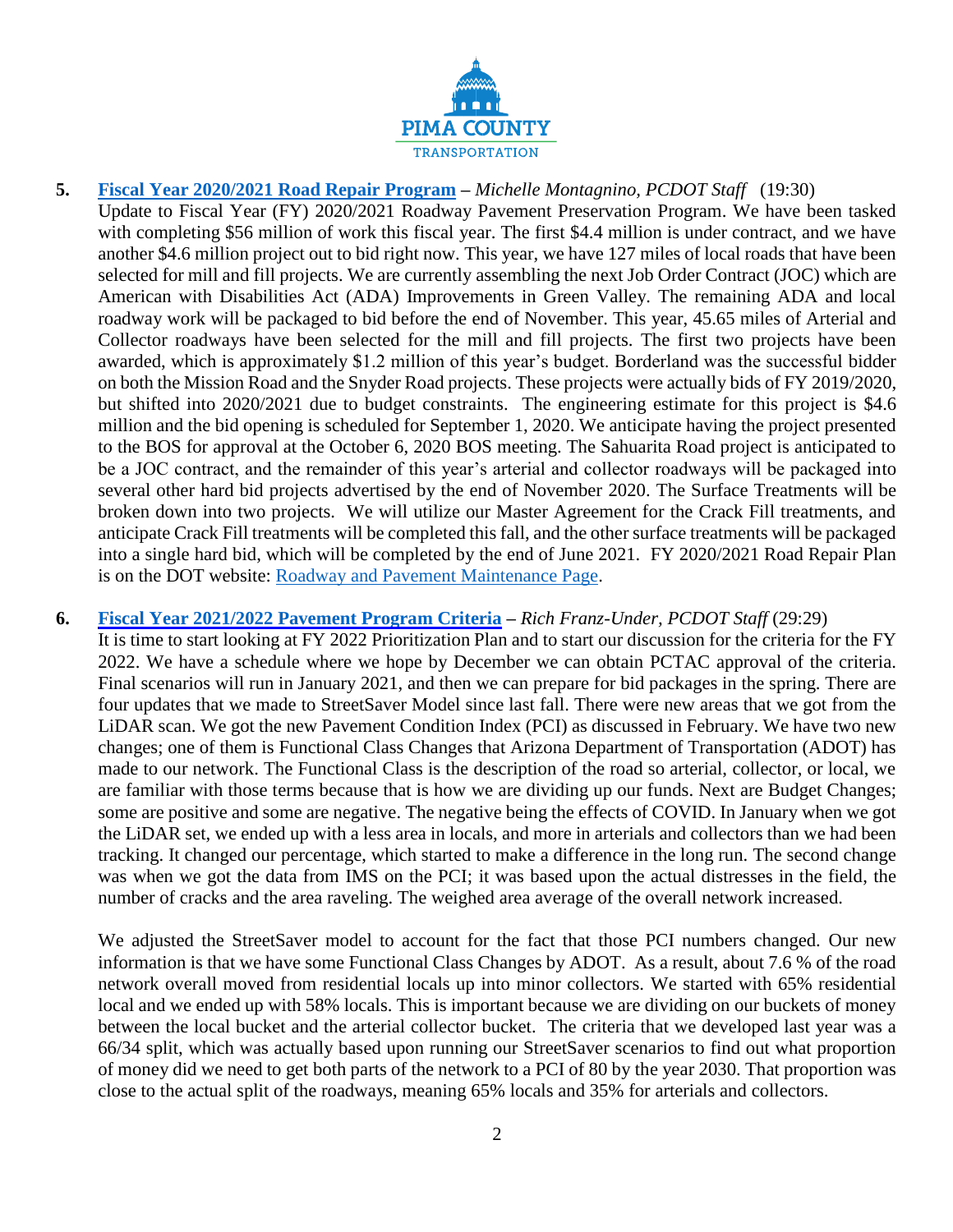

Now we are down to 58% locals with the rest of these being moved into the minor and major arterials. On most of these residential locals went into minor collectors, a few went into major collectors, and there is actually one that became a minor arterial.

Chair Free stated Pima County did not anticipate these changes from ADOT. Mr. Franz-Under stated we knew ADOT was doing a classification study; we did not know what the outcome of that would be.

Mr. Letzkus what is the significance of the 7.6%. Mr. Franz-Under mentioned that is the percentage of centerline miles that used to be classified as residential local and are now classified as either minor collector, major collector or minor arterial.

Mr. Bernal asked, what is the note at the bottom (page 7 of presentation) that says, "Not all 146.3 miles are County maintained." Mr. Franz-Under clarified that some roads on the table we know that we don't maintain through Intergovernmental Agreements (IGA) but we have not be able to actually do the mapping to figure out which ones they are. Once we have an opportunity to identify and map them out, we will have a better idea if the percentages will change.

Chair Free asked, since ADOT has this minor collector category that wasn't used by Pima County, is Pima County going to adjust numbers and the road designations to now account for this minor collector category going forward. Mr. Franz-Under responded yes, it will take a while to get that changed through all the systems.

Mr. Franz-Under continued with the presentation on Budget Changes. Our current forecast for our Highway User Revenue Fund (HURF) for FY 2021/2022 is \$13.5 million, and we don't have any fund forecast beyond that. Another thing to point out is the \$56 million was funded partially by Certificates of Participation (COP); that is short term debt and a portion of the General Fund (GF) monies that were going to go to FY 2022 to make this \$31 million and actually now going to go to retire this debt that bumped up this FY 2020/2021 to \$56 million. The same amount of money in GF are being allocated; it's just that it was front loaded into FY 2020/2021 and in FY 2021/2022, We just have that HURF estimate right now. We are going to be planning for a \$13.5 program in FY 2021/2022.

Chair Free asked if FY 2021/2022 could go beyond \$13.5 million. Mr. Franz-Under replied correct. Ms. Olivares added that yes this could go up; this estimated \$13.5 million is based on the projections we have projected during COVID. As we get actual amounts of HURF and Vehicle License Tax (VLT) every month, we will see if we can change this amount as we move forward. We are asking the committee to help establish the criteria for the FY 2021/2022 program, then we will use that criteria no matter what the budget number is.

Mr. Bernal asked if based on \$13.5 million for FY 2021/2022, does that start to delay us reaching PCI 80 in 10 years. Ms. Olivares said it definitely slows it down. HURF and VLT would need to increase to continue in the next years to get to our 80. We are hoping we are conservative and that we'll see a little more improvement.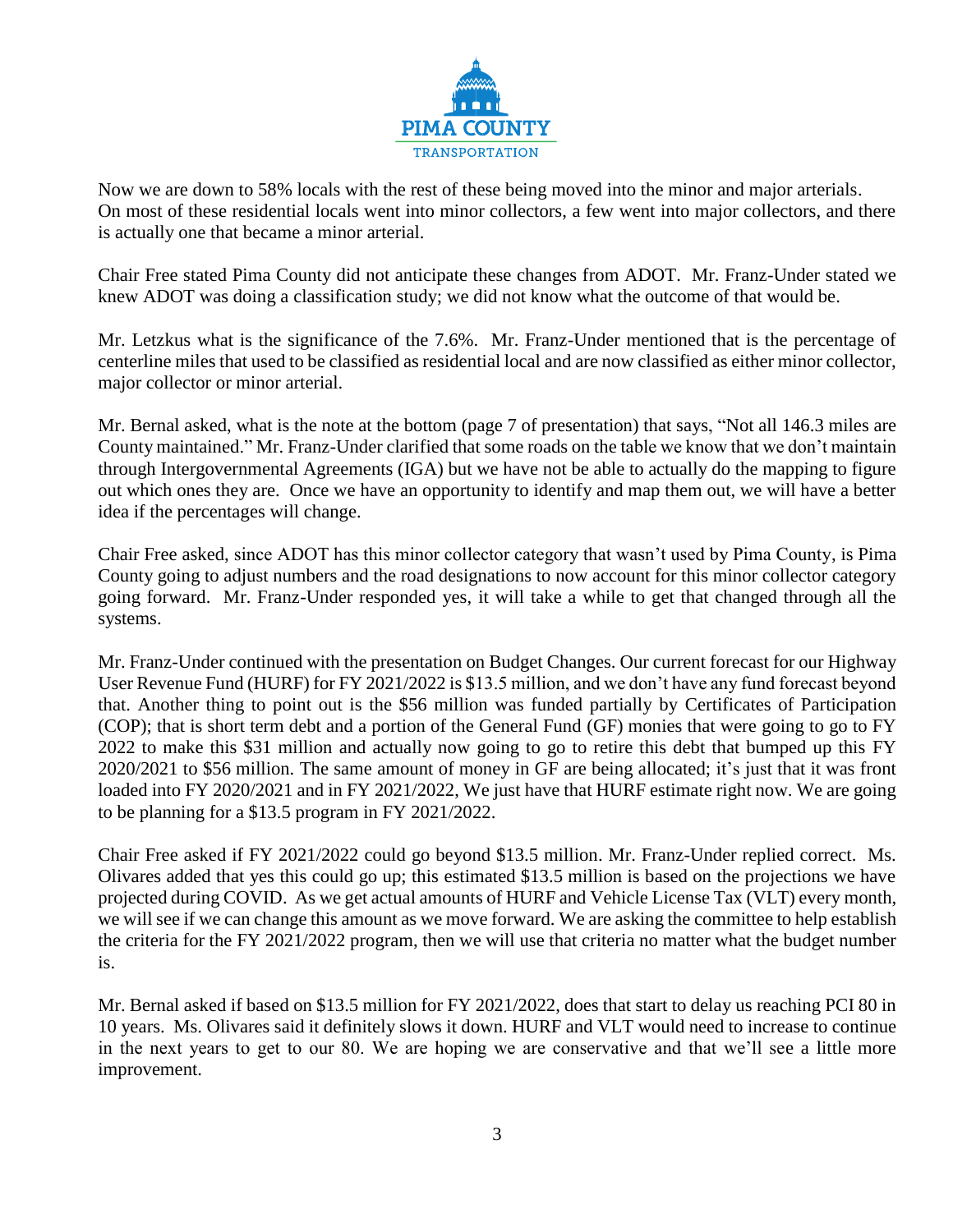

Mr. Franz-Under continued with the presentation covering Functional Class Changes by ADOT. Our current criteria split the funds 66% to locals and 34% to arterials and collectors. Because our percentage in the network changed, we are recommending that we change that percentage with 58% going to locals and 42% going to arterials and collectors for FY 2021/2022.

This leads us to our recommendation to begin the discussion. So we are recommending a budget split of 58% for locals and 42% for arterial-collectors, continue with the worst-first methodology for locals, deal with the change in functionality by formal statement: *When there is a minor collector and we are developing a bid package and it makes sense to include that minor collector, that we can package it with the rest of the subdivision for those efficiencies*. We think this recommendation for criteria will give us the flexibility to package the bids for the most effective use of the funds.

Chair Free asked what is the timeframe which you need direction on this. Mr. Franz-Under suggested for the committee's final recommendation in December.

A discussion was held to activate the subcommittee to provide recommendation on the criteria. Chair Free noted that she did not hear any objections to keeping the discussions in the larger group rather than the subcommittee.

Mr. Letzkus asked when the PCTAC would see the lists of proposed roads for FY 2021/2022. Mr. Franz-Under replied that would be in April when we are done with the bid packages. Mr. Letzkus stated he would like the committee to see the list ahead of time before the bid packages.

Ms. Olivares responded, the bid packages are internal because they will require us to make adjustments to the lists if we add minor collectors within the PCI with a subdivision. The final list will be provided to the committee before it becomes public and published. We can share the list at the April meeting. Funding does not start until July 1; having the list shared with the committee at the April meeting will not affect the May through July bid schedule.

Mr. Letzkus stated it seems scenarios are in January. He thinks the committee would be able to see the results to the final scenarios. Mr. Franz-Under replied that is no problem to show the final scenarios, it is important to understand that the scenario is not necessarily going to be the road list in this case. Chair Free commented, correct. Mr. Franz-Under replied, because when we run the arterial-collectors scenarios, it may not pick up a minor collector that makes sense to package with a local subdivision work; there could be some change between the scenario and the final list.

Mr. Letzkus asked about the Budget Change slide that showed the three FYs and that we frontloaded a lot of money from next FY to current FY, from \$26 million to \$56 million. Then in FY2021/2022 we dropped way down to \$13.5 million. What is the reason for frontloading the funding? Ms. Olivares responded that schedule was pre-COVID but we are keeping our fingers crossed that there will be an increase in that \$13.5 million. Mr. Letzkus asked we will be able to keep up with our 10-Year Program to achieve the PCI we want by 2030, right. Ms. Olivares replied that is our goal, yes.